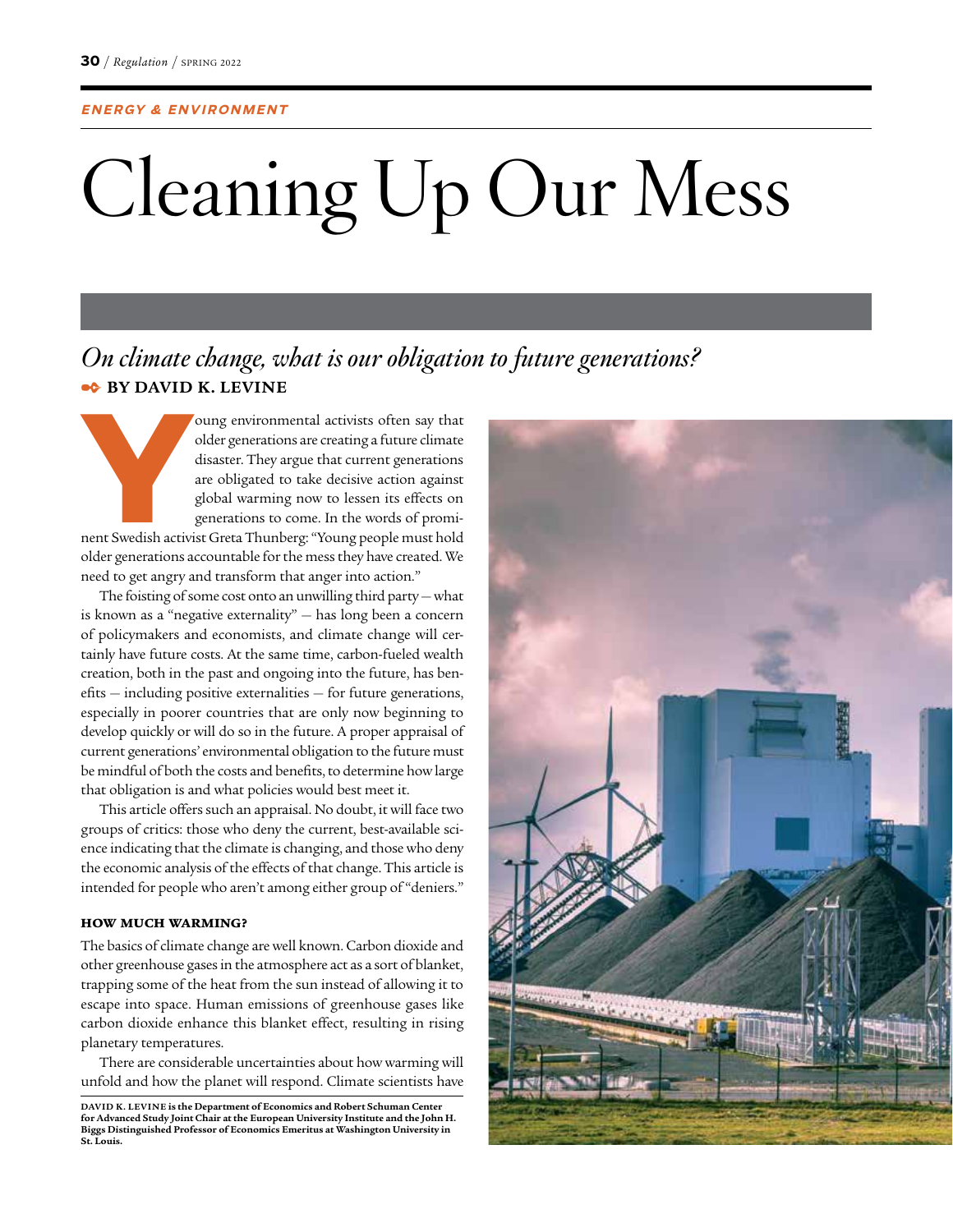produced numerous models, built on different assumptions, to estimate how much and how quickly warming will occur. Among the most respected of these models are those produced by the Intergovernmental Panel on Climate Change (IPCC). Figure 1 reproduces estimates from the most prominent models used in the most recent assessment.

The figure is not entirely self-explanatory. The horizontal axis is the year. The IPCC does not consider its estimates past 2100 to be very reliable, but it does offer projections through 2300. The vertical axis is the amount of warming that is estimated to occur, measured in degrees Celsius above the pre-industrial period, which ended in the mid-18th century. The curves displayed, with labels such as SSP1–1.9 and SSP5–8.5, are composite best estimates of the outputs of different models under different assumptions. Scenario SSP5–8.5 is the IPCC's "worst-case scenario," assuming that there will be no change in humanity's current course of growth, energy production, and carbon emissions. This is almost certainly unrealistically pessimistic, but that is the nature of worst-case scenarios.

#### COSTS OF CLIMATE CHANGE

How large are the future costs of climate change? Using its composite models, the IPCC offers descriptions of the socio-economic future under the different warming estimates. The first chapter of the IPCC's most recent assessment report describes these scenarios as follows:

The Shared Socioeconomic Pathways SSP1 to SSP5 describe a range of plausible trends in the evolution of society over the 21st century. They were developed in order to connect a wide range of research communities and consist of two main elements: a set of qualitative, narrative storylines describing societal futures and a set of quantified measures of development at aggregated and/or spatially resolved scales. Each pathway is an internally consistent, plausible and integrated description of a socio-economic future, but these socio-economic futures do not account for the effects of climate change, and no new climate policies are assumed. The SSPs' quantitative projections of socio-economic drivers include population, gross domestic product and urbanization.

Notice that, by the IPCC's own description, these socio-economic scenarios are not scientific estimates. Rather, they are "qualitative, narrative storylines" and "quantified measures … at aggregated and/or spatially resolved scales." This is disappoint-

#### Global Temperature Change

**FIGURE 1**

IPCC estimates of the increase in global temperature over time above pre-industrial level.



SOURCE: Climate Change 2021: The Physical Science Basis. Contributions of Working Group 1 to the Sixth Assessment Report<br>of the Intergovernmental Panel on Climate Change. Cambridge University Press, 2021.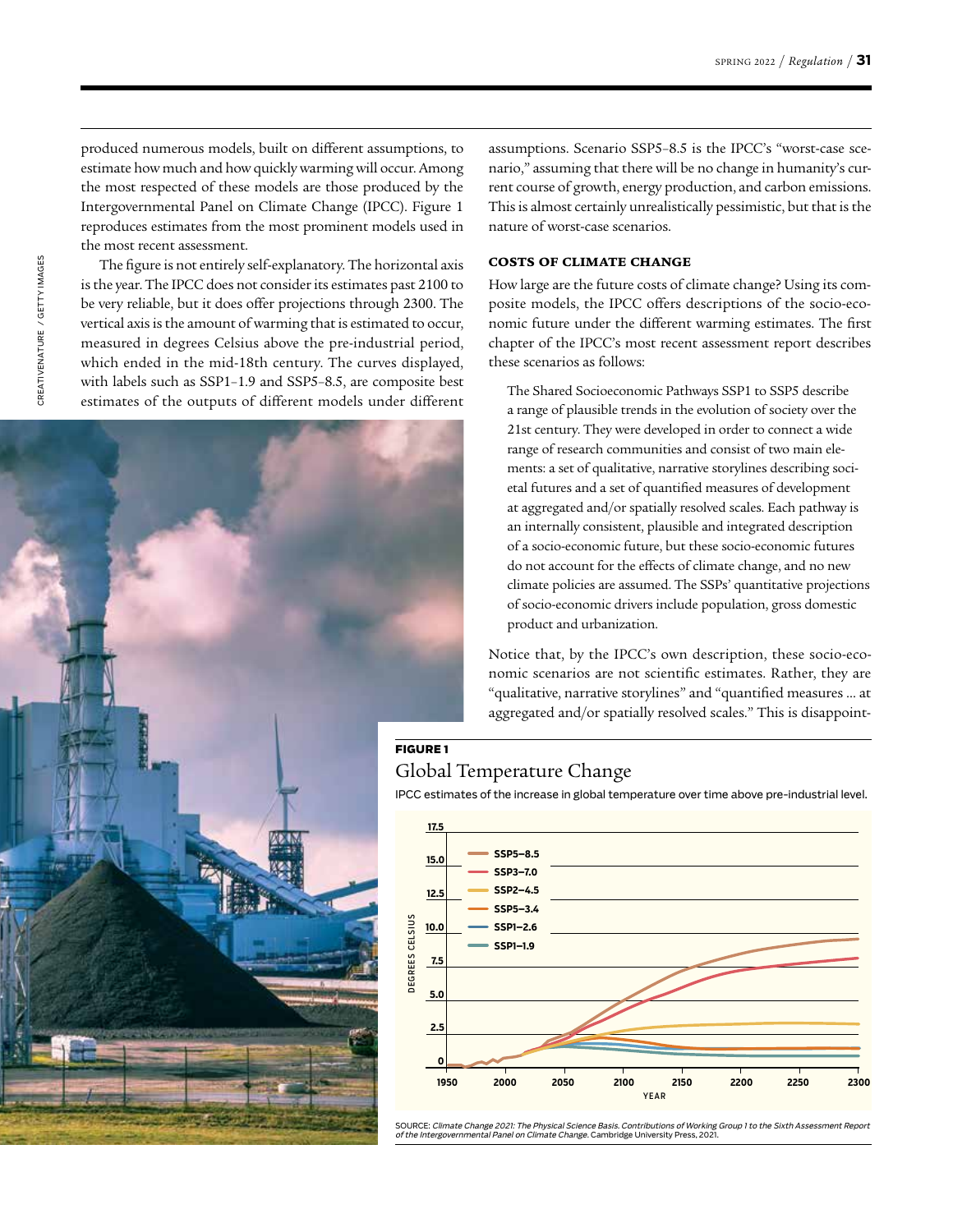ing because the IPCC could have used more rigorous analyses produced by economists; such analyses are particularly important because economists incorporate human responses to climate change in their models. Instead of that work, the IPCC turned to projects using methodologies assembled by non-experts.

Let's look at some examples of economists' work on global warming. Figure 2 presents four prominent estimates, three contained in the 2006 report prepared for the Government of the United Kingdom by Nicholas Stern, chair of the Grantham Research Institute on Climate Change and the Environment, and the fourth based on a model formulated by Yale economist William Nordhaus.

Figure 2 also is not entirely self-explanatory. The horizontal axis indicates warming above pre-industrial temperatures measured in degrees Celsius, while the vertical axis indicates the resulting percentage loss in per-capita gross domestic product from warming as compared to what would have occurred without warming. Notice that this figure does not factor in the passage of time; rather, it simply indicates that, for a given amount of warming, the models estimate an amount of per-capita GDP loss. So, for instance, the Nordhaus model predicts that a 4°C increase in global mean temperature would result in a decrease in per-capita GDP of about 5% from the output that would have occurred without warming. Interestingly, though environmentalists often praise the *Stern Review* and criticize Nordhaus's work, Nordhaus offers the gloomier predictions.

For this analysis, I will mainly use the Nordhaus numbers because he presents the most worrisome future. At the far end of the curve, his model estimates that an 8.6°C warming will result in a 16.5% decrease in what income otherwise would be. To put that

#### **FIGURE 2**

#### The Cost of Warming

Loss in per-capita income from an increase in global mean temperature as compared to baseline growth without climate change.



SOURCES: *The Stern Review on the Economics of Climate Change*, by Nicholas Stern, Cambridge University Press, 2007;<br>"Climate Policy," by John Hassler, Per Krusell, and Jonas Nycander, *Economic Policy* 31(87): 503–558 (20

in perspective, world income in the Great Depression fell about 15%. That was a tremendous, history-shaping loss, though it was not an existential catastrophe. Likewise, an 8.6°C warming would not result in a "planet on fire," but it is something that humanity should consider taking reasonable steps to mitigate.

We can use the Figure 1 warming projections and the Figure 2 economic effect estimates to get a better sense of the time frame and effects of warming under various assumptions. For instance, if the SSP5–8.5 scenario is realized and the planet warms by 6°C a century from now and then by 8.6°C by 2200, Nordhaus estimates that would result in a GDP-per-capita loss in 2200 (compared to what otherwise would have resulted) equivalent to the Great Depression. That would be a large loss and, unlike the Great Depression, GDP per capita would not recover a decade or two later.

On the other hand, there is quite a difference between a Great Depression now and one in 200 years: the latter includes 200 years of economic growth, fueled in part by carbon-based energy. There is considerable difference in the resulting living standards between a 16.5% loss in income in the 1930s or today as compared to that loss in 2200.

Or is there? What if a warming climate severely hampers economic growth between now and 2200? In essence, there are two extreme possibilities, with a range of possibilities in between, for how economic growth will play out as the planet warms. One is that economic growth will halt as a result, and future generations will be no richer or poorer than we are. But if that happens, then carbon emissions will fall because there will be less economic demand for energy given the lower production. We will be in a scenario more like SSP2–4.5 then SSP5–8.5. That, in turn, would

> mean the planet would warm about 3°C compared to today, yielding a 2% GDP-per-capita loss. That's still a painful drop, akin to the loss experienced in the Great Recession of the first decade of this century, and the economy would not likewise bounce back in a decade or so. On the other hand, this loss is not the global catastrophe that often is envisioned by climate activists. Again, the potential for this loss recommends taking reasonable steps to mitigate climate change but does not demand the drastic steps that some climate activists call for.

> Notice that the discussion above keeps referring to climate-change-driven losses in GDP per capita "compared to what otherwise would have resulted." It's important to recognize that we do not know how much growth will occur over the next 200 years, either with or without warming. Economic growth is driven by technological progress and by poor countries adopting advances that have propelled rich countries. Yet, the rate of the former is uncertain because we cannot know what technological breakthroughs will or will not hap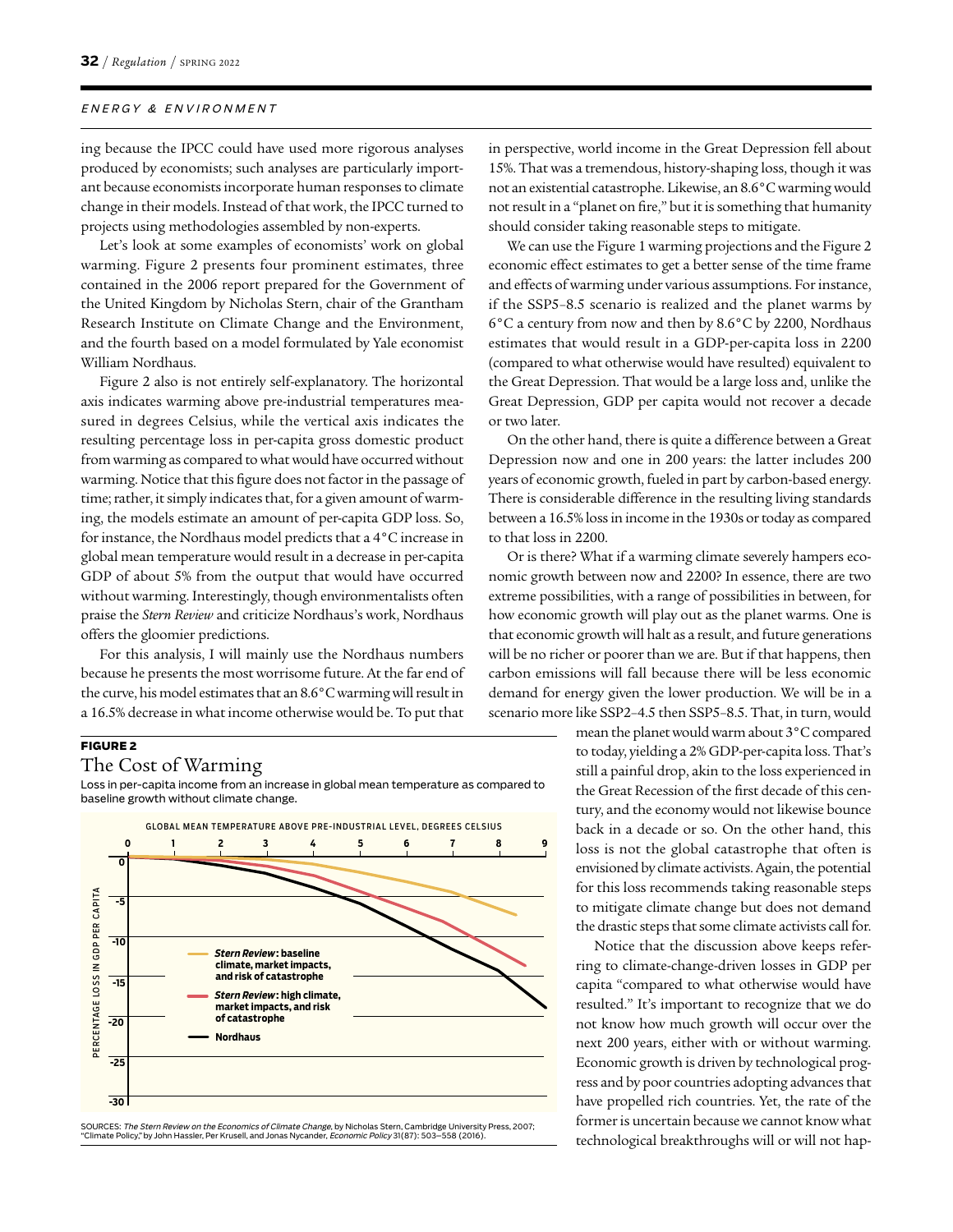pen in the future. The rate of the latter likewise is uncertain because many institutional barriers must be overcome for poor countries to grow, and we cannot know how much success or failure there will be in overcoming those barriers. It is possible there could be no economic growth in the future at all, and it is also possible there could be growth at rates higher than at any other time in human history.

We may get a sense of the future by looking at the recent past. From 1960 to 2020, world per-capita income grew from about \$3,584 to \$10,520 (in constant 2015 U.S. dollars). That is, it nearly tripled in less than 60 years. If that growth would continue between now and 2200, per-capita GDP would multiply nearly 27 times. But let's be conservative and assume growth would only multiply by 16 over the next 180 years in the absence of climate change. If we then subtract 16.5% in accordance with Nordhaus's estimated cost of climate change, world GDP per capita would still multiply by more than 13 between now and 2200 — an enormous gain for humanity.

But perhaps that growth rate is also wildly optimistic. For an even more conservative estimate, consider that U.S. per-capita GDP in 2020 was about \$63,414 (in current dollars) as compared to the world figure of \$10,910. If the world economy were only to double in the next 200 years, meaning that the rest of the world only partially catches up to where the United States is today, then the lower growth rate would mean energy use and carbon emissions would follow a warming scenario between the IPCC's SSP2–4.5 and SSP3–7.0. That would yield around 4°C of warming and, according to Nordhaus, about a 4% loss in per-capita GDP. That would mean that, in 200 years' time, our descendants would be 92% better off than we are.

This does not mean that the effects of climate change should be dismissed, but it puts those effects in perspective. The best science indicates that if we do nothing to halt climate change, the effect of global warming on our children will be modest and descendants will be considerably better off than we are. Moreover, the positive effects of economic growth are so much stronger than the expected damage from climate change as to make these rough calculations robust to substantial errors in either the rate of warming or its resulting economic damages. Still, there is reason to try to mitigate climate change, but it is important that those efforts not blunt the economic growth that will benefit future generations, especially those living in poorer countries.

#### WHAT IF CLIMATE CHANGE IS WORSE THAN WE EXPECT?

Although our best available science indicates that the positive effects of economic growth will substantially eclipse the negative effects of climate warming, this should not be understood as a call to inaction. The expected effects of warming are serious and represent costs imposed on people who are not responsible for them. Further adding to the concerns about climate change, the expected effects could prove inaccurate and the actual effects be far more severe.

Forever is a long time / Emitted carbon remains in the atmosphere for a long time, only slowly being removed by plant and other processes. As a result, even if all carbon emissions were to cease today, the carbon already produced from human activity will continue to affect the climate long into the future.

That is why Nordhaus, Stern, and others recommend reducing carbon emissions. Figure 3, taken from Nordhaus, presents a baseline (that is, no change in the current pattern) annual carbon emission level and suggested alternative emission levels. The horizontal axis is time, while the vertical axis is annual global carbon emissions. Nordhaus recommends limiting global carbon emissions to around 40 gigatons per year around the middle of this century, and lower emissions in subsequent years. Stern recommends even more dramatic limits that would yield net-zero carbon emissions around the year 2040.

Why the different recommendations? A good explanation is offered by Martin Weitzman in a 2007 *Journal of Economic Literature* article that I summarize:

Stern argues that, as an ethical matter, the well-being of future generations should be valued as much as that of current generations. That sounds reasonable enough, but non-economists are not generally aware of all the implications of this idea. Weitzman offers some calculations to make it more understandable.

In our discussion above, we only looked at costs 200 years into the future. But the consequences of global warming will last a very long time after that, so Nordhaus's worst-case estimate of a 16.5% GDP per-capita loss from climate change will persist long after that year. To give a conservative sense of how large the total loss would be, assume that there are no damages from global warming for the first 200 years, but then a 16.5% loss each year afterward. That would sum to an enormous loss in income. Stern calculates that, to avoid this loss, we should be willing to give up an amount equal to 80% of that loss — that is, 13.2% of our current GDP, starting now and continuing forever. In other words, Stern's ethics demand that we suffer an economic loss nearly as large as the Great Depression starting immediately and continuing on permanently in order to prevent an even worse economic loss starting 200 years from now. Moreover, only 18% of the cost of that future will occur within the next 400 years, and 55% of it lies more than 800 years in the future. Forever is a long time.

**Climate scientists' pessimism** / Some climate scientists worry that a warming of 4°C would have a more severe effect than what our above estimates suggest. For example, respected chemist and climate scientist Will Steffen said in a 2016 lecture:

The problem there is that, in my view, it is impossible to survive that sort of change. That's beyond human physiology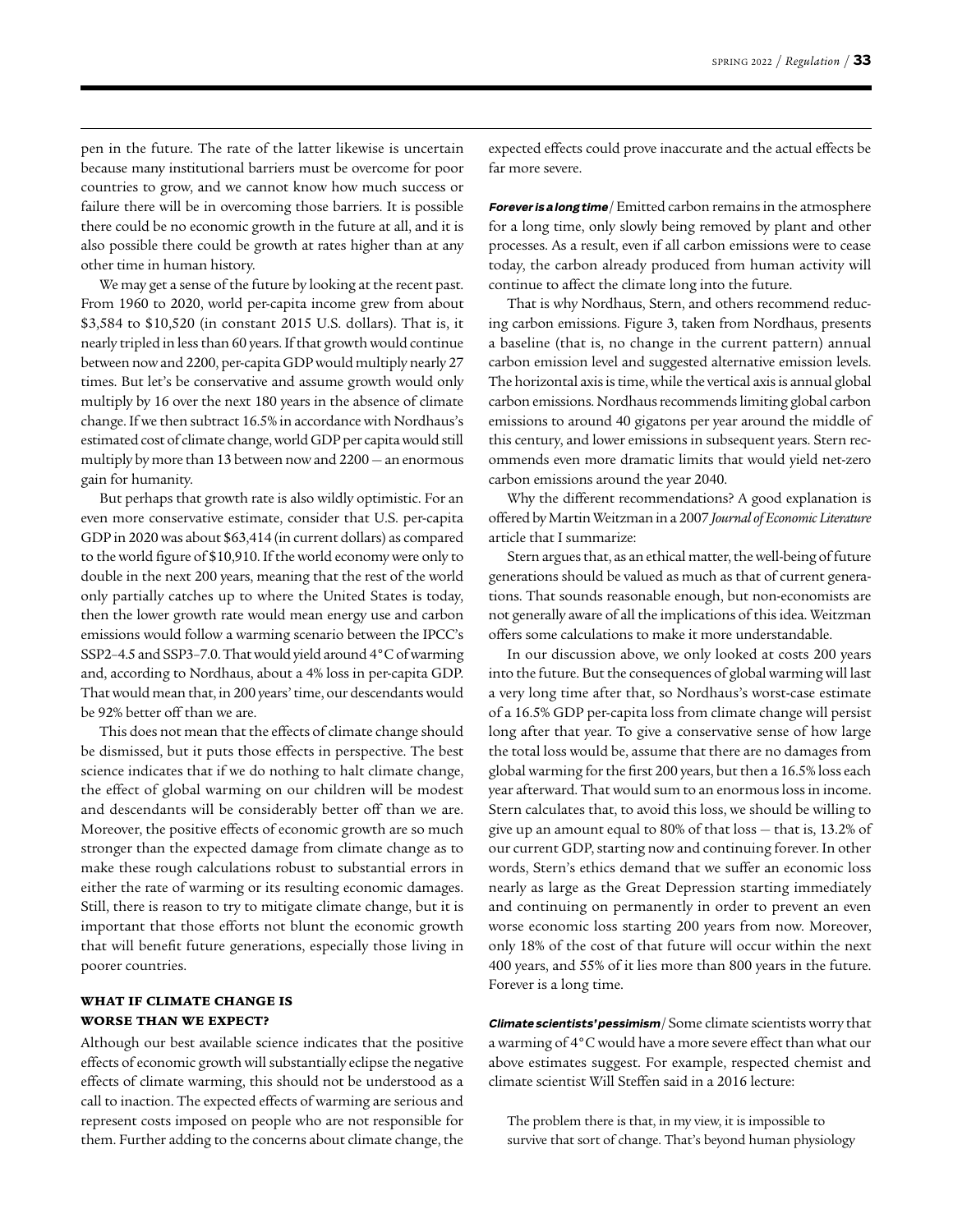to deal with that sort of change…. Our cities are designed for [a pre-industrial temperature level]. And remember, a lot of our infrastructure is designed for a hundred years … [but we will have much higher temperatures in] 85 years. … [T]hat's a collapse scenario. Physiologically, we can't survive that. So, the real challenge is we've got to make sure we [limit warming to] 2°C.

In essence, Steffen argues for following the emissions limits currently proposed by the IPCC, which aspires to limit warming to 2.5°C as shown in Figure 3.

Why does the IPCC and Steffen worry about outcomes that are more dire than those projected in the damage assessments? Climate scientists are good at analyzing climate models and forecasting the likely effects on temperature given a specific path of carbon emissions, such as the resulting sea level rise, incidence of storms, and so forth. But they are not experts at considering the adap-

tation ability of human beings; economists are. And when climate scientists try to do economics — just like when economists try to do climate science — we should be concerned.

The late economist Julian Simon offers a cautionary tale for both climate scientists and economists. Just a few decades ago, there was broad concern that, given population growth, humanity would soon run out of vital natural resources. Simon was an expert in the adaptability of human systems to change and the consequences for natural resources, and he argued that the concern was overblown; economic incentives would lead humans to adapt well to changes in resource availability. His views have stood the test of time relatively well. But he also had strong views on topics that he was not an expert — climate change being a particular example — and on that topic his views have not fared well.

Just as Simon was wrong about global warming but right about the economic consequences of population growth, so I believe that climate scientists are right about climate change but wrong about its economic consequences. They fail to appreciate the power of human adaptability.

**Frog theory** / A great deal of climate change work by non-economists is grounded in what I call the "frog theory" of human behavior. We know the cliché: if you put a frog in a pot of water and gradually raise the temperature, the frog will not notice and will eventually boil to death instead of jumping out of the pot. Likewise, some environmental commentators assume humanity will fail to adapt successfully to the effects of a warming planet.

Here is an example from a 2010 *Proceedings of the National Academy of Sciences* (*PNAS*) article by climate scientists Steven

#### **FIGURE 3**

#### Emissions Alternatives

Baseline carbon emissions and recommended emission limits.



SOURCE: "A Review of the Stern Review on the Economics of Climate Change," by William D. Nordhaus. Journal of Economic Literature 45(3): 703–724 (2007).

Sherwood and Matthew Huber that exemplifies frog theory:

In principle, humans can devise protections against the unprecedented heat such as much wider adoption of air conditioning, so one cannot be certain that [the earth] would be uninhabitable. But the power requirements of air conditioning would soar; it would surely remain unaffordable for billions in the third world and for protection of most livestock; it would not help the biosphere or protect outside workers; it would regularly imprison people in their homes; and power failures would become life-threatening. Thus, it seems improbable that such protections would be satisfying, affordable, and effective for most of humanity.

We conclude that a global-mean warming of roughly 7°C would create small zones where metabolic heat dissipation would for the first time become impossible, calling into question their suitability for human habitation. A warming of 11–12°C would expand these zones to encompass most of today's human population.

That sounds alarming, but do climate scientists know much about the future power requirements and cost of air conditioning, let alone human ability to adapt to their growing need? Such rhetoric is not a substitute for a careful economic assessment, and cost assessments are what economists do. They investigate how much air conditioning is needed, how much power is required, whether people might be better off moving to another location, and if so, how much it will cost.

Three other points are worth noting. First, Sherwood and Huber define "uninhabitable" as meaning that a person cannot survive outdoors in ordinary clothes for more than a few hours.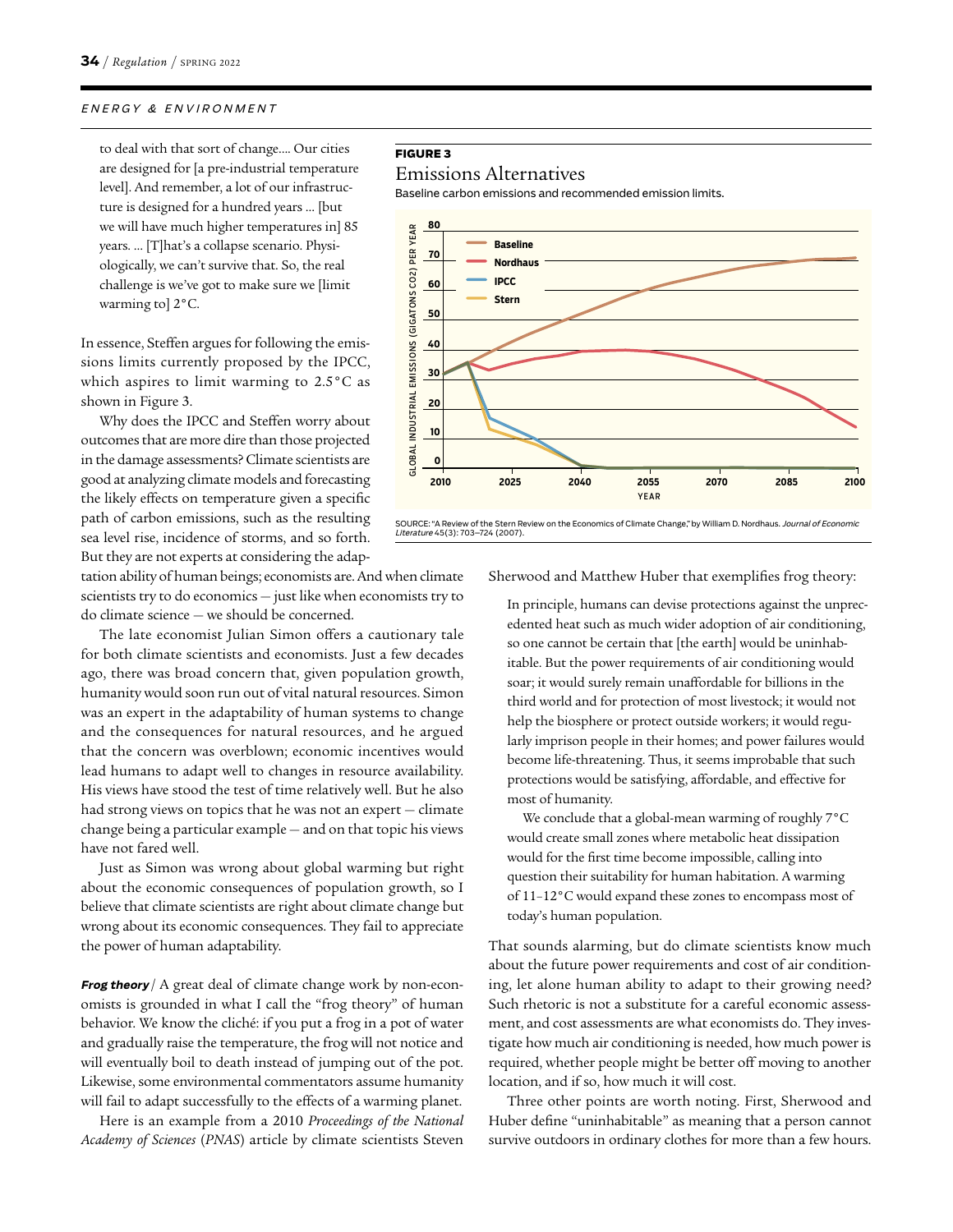But if that's the case, then much of today's population already live in such zones. I doubt that anyone in, say, Minneapolis is foolish enough to go outside for several hours in mid-winter in street clothes. Just as in cold climates there is heating for indoors and coats for outdoors, so in hot, humid climates there is air conditioning for indoors and there are, for example, cooling vests that provide thermal protection when one is outdoors. An economist will further point out that as temperature rises, demand for these vests will rise and vest manufacturers will grow more competitive, facing strong incentive to lower their cost and improve their design.

Second, integrated assessment is important. In the more popular literature, we read how global warming will increase the use of air conditioning, requiring more power. What is often not mentioned is that warming will also reduce the use of heating. An integrated assessment indicates how the costs and benefits of one change will combine with the other, and what the overall cost or damage will be.

The final point has to do with frog theory itself. If large areas become uninhabitable, people won't stay there; they'll move. Economists know this and have estimates of the involved costs. And, worth noting, frog theory doesn't even correctly describe frogs: contrary to the cliché, once the temperature becomes hot enough, they will in fact jump out of the pot.

The issue of heat versus cold is an important one. Increased temperature when it is hot is bad, but increased temperature when it is cold is good. This means that there are beneficial effects of warming as well as detrimental effects, and an integrated assessment accounts for both. Consider, for instance, the effect on human deaths of extreme temperatures: according to a 2019 paper by François Cohen and Antoine Dechezleprêtre,

in Mexico, "89 percent of weather-related deaths are induced by cold (<10°C) or mildly cold (10– 20°C) days and only 1 percent by outstandingly hot days (>32°C)."

generally with the Stern estimates in Figure 2. There are some much more recent studies that assess damages from warming as high as 5.5°C–6°C, with the resulting economic cost as high as about 5%. Those are also consistent with the *Stern* estimates in Figure 2, although those estimates were not available at the time Figure 4 was compiled.

Notice that Figure 4 shows a lot of uncertainty. The economic loss from a warming of 2.5°C–3°C could plausibly range as high as 10% of per-capita GDP. That would be a large loss, but it would not be fully realized until 50 years from now. Given that global GDP per capita is currently more than doubling every 50 years, the growth effect would still dominate this global warming effect. If the warming were to be  $6^{\circ}$ C, the cost could plausibly range as high as 20%, but that is still dwarfed by the growth effect.

This raises a question: Given that careful cost estimates that incorporate all the data about humidity, temperature, human physiology, cost of air conditioning, and so on generally top out at a maximum increase of 6°C, where do the estimates from an ultimate warming of 11.5°C come from? The answer is extrapolation: a curve is fitted to the estimates for 0°C–6°C and is then extended out to 11.5°C. It is not extrapolated linearly but assumes that the amount of curvature in the 0°C–6°C range will continue into the higher temperatures.

**Large warming and migration** / How seriously should we take the damage estimates for relatively large warming of 8°C–12°C? Weitzman, who is generally well-received by climate activists, has argued that the consequences could be far worse than the extrapolations, although he does not provide evidence of why this might be the case. In assessing the consequences of climate change, it is important to realize that no matter how badly cli-

#### A Range of Estimates

**FIGURE 4**

Integrated assessments and high-impact Stern estimates, with uncertainty bounds.

#### HOW ARE ECONOMIC DAMAGES ESTIMATED?

Integrated assessments underlie the *Stern Review* and Nordhaus estimates depicted in Figure 2. Figure 4, taken from work by economist Richard Tol, updates the *Stern* estimates, with the solid line indicating the central estimate and dotted lines representing a range of effects because of uncertainty. The axes are the same as in Figure 2: global temperature increases along the horizontal axis and damage as a percentage of per-capita GDP along the vertical axis. The circles correspond to published integrated assessments — all the ones that Tol was able to locate. Quite a few of them are in the 2.5°C–3°C range, and cluster around a 2% per-capita GDP loss, consistent



SOURCE: "The Economic Impacts of Climate Change," by Richard Tol. Journal of Economic Perspectives 23(2): 29–51 (2009).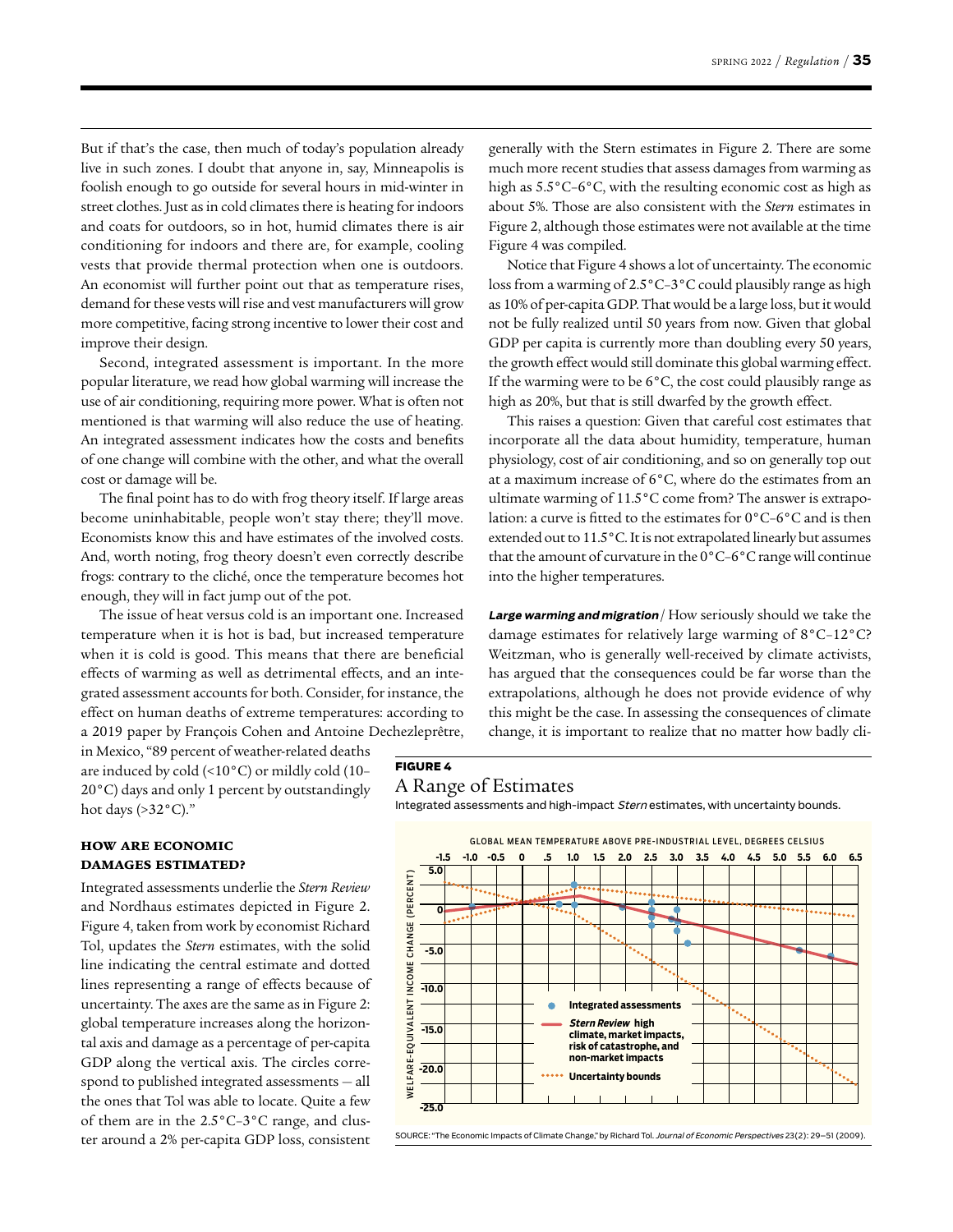mate change affects one location — e.g., flooding, heat, extreme climate events — there are other locations not subject to those problems. As climate change worsens circumstances in some locations, it will improve them in others; stretches of the American South may become less hospitable, but stretches of Canada will become more so. And people can move from the less hospitable to the more hospitable.

However, some people warn, at some scale, social and economic systems will no longer be able to cope with masses of migrants and we will face a human catastrophe — think of how relatively minor migration riles much of the developed world today. In part because of this concern, Weitzman believes the economic loss at  $12^{\circ}$ C might be 99%  $-$  that is, virtually all of GDP. In contrast, Nordhaus estimates that a 12°C warming would yield a loss of around 30% — a giant loss to be sure, but not the catastrophe that Weitzman suggests.

So, will climate-change-driven migration unleash societal collapse 150 years from now? That seems unlikely because the annual rate of migration from warming should be slow. Temperature change is gradual. Look back at Figure 1: even at the extreme end of SSP5–8.5, it will take two centuries to move into the 8°C–12°C range. Climate-driven migration would thus be just a small fraction of the across-borders flow of people seeking better living circumstances. If moving into the 8°C–12°C range means that half of the world population will ultimately relocate, that corresponds to a migration rate of just 0.33% per year. That is similar in magnitude to the migration from rural to urban areas that took place in the 20th century. That migration took place unevenly, in ebbs and surges, with both steady flows of people seeking better economic circumstances and surges of people escaping crop and price failures. It is true that a climate migration is likely to be from one urban area to another, but the social and economic costs of relocation — the disruption of life, the cost of transportation, the cost of building infrastructure (houses, workplaces, factories, offices, roads, sanitation, schools, hospitals, and on and on)  $-$  are the same regardless of where the immigrants come from. And while most of the 20th century rural-to-urban migration took place over modest distances, some took place between continents — from Europe and Asia to the Americas — at great hardship. Today, modern transportation is not a significant bottleneck: prior to COVID-19, every year commercial airlines carried about four billion people, about half the earth's population.

Let's briefly consider the history of rural-to-urban migration in the second half of the 20th century. In 1950, world rural population was almost 1.8 billion and urban population about 751 million. In 2000, the rural population grew to almost 3.3 billion and the urban population to almost 2.9 billion. This means that while world population grew about 1.8% per year, rural population grew only 1.2% per year. It has long been known that birth rates in rural areas are higher than in urban areas, so at least 0.36% of the world's population migrated from rural to urban areas each year.

This migration is similar to projected levels for extreme climate scenarios. Yet, the 20th century rural-to-urban migration did not create society-disrupting hardship: during the same period, per-capita income doubled.

To understand the issues that arise with migration more concretely, consider the situation in Manila, Philippines, a place where climate change is likely to have a major effect because of the city's low elevation next to the Bay of Manila. Philippines has many smaller cities and towns in the highlands that will likely be the target destination for future Manila emigrees. There is nothing amazing about a small town growing to the size of Manila over a period of many decades. For example, Sao Paulo, Brazil grew from a population of about 65,000 in 1890 to 6 million in 1970 and has nearly doubled in size since then. Moreover, many of the immigrants who drove this growth were not Brazilian, but from Italy and Japan. While the rapid growth of Sao Paulo has created some social problems, the city is thriving.

In Bangladesh, another place where low elevation and adjacency to the Bay of Bengal makes it especially vulnerable to climate change, the situation is more complicated. There are cooler highlands nearby: the Eastern Himalayas (not the jagged peaks, but the area south of the tall ranges, an area of rolling hills — the "hill stations" where the British Raj fled the hot Indian summers). But there is a complication here: this appealing cool region is in India and Myanmar. Cross-border immigrants are often unwelcome, and escaping refugees even less so. It is not likely that India and Myanmar will embrace Bangladeshis seeking a cooler environment.

As part of the costs of climate change, economists must consider the costs of future political conflict — and even warfare from migration. Existing research has reached mixed conclusions about whether climate change increases or decreases conflict in the broad sense, and these costs are not currently included in damage estimates. However, more detailed assessments — for example, combining information about probable paths of migration and data about the effects of migration on conflict — should be possible, and their results will affect our policy decisions about climate change.

This political dimension of migration is an important one. Some institutions cope better than others and some countries and regions are more welcoming to immigrants than others. We see today throughout the world a rising tide of nationalism and xenophobia. Mixed with immigration driven by climate change, this combination has the potential to be explosive. Still, we should not be misled by the current attitude of many rich countries toward immigrants: while there was enormous political turmoil in the European Union over the immigration of a million or so Syrian refugees last decade, Jordan — with a population of less than 10 million — absorbed at least that many refugees over a few short years. Over 10% of the population of Jordan are recent arrivals, yet no social catastrophe has resulted.

It is also important to ask questions about tradeoffs and factor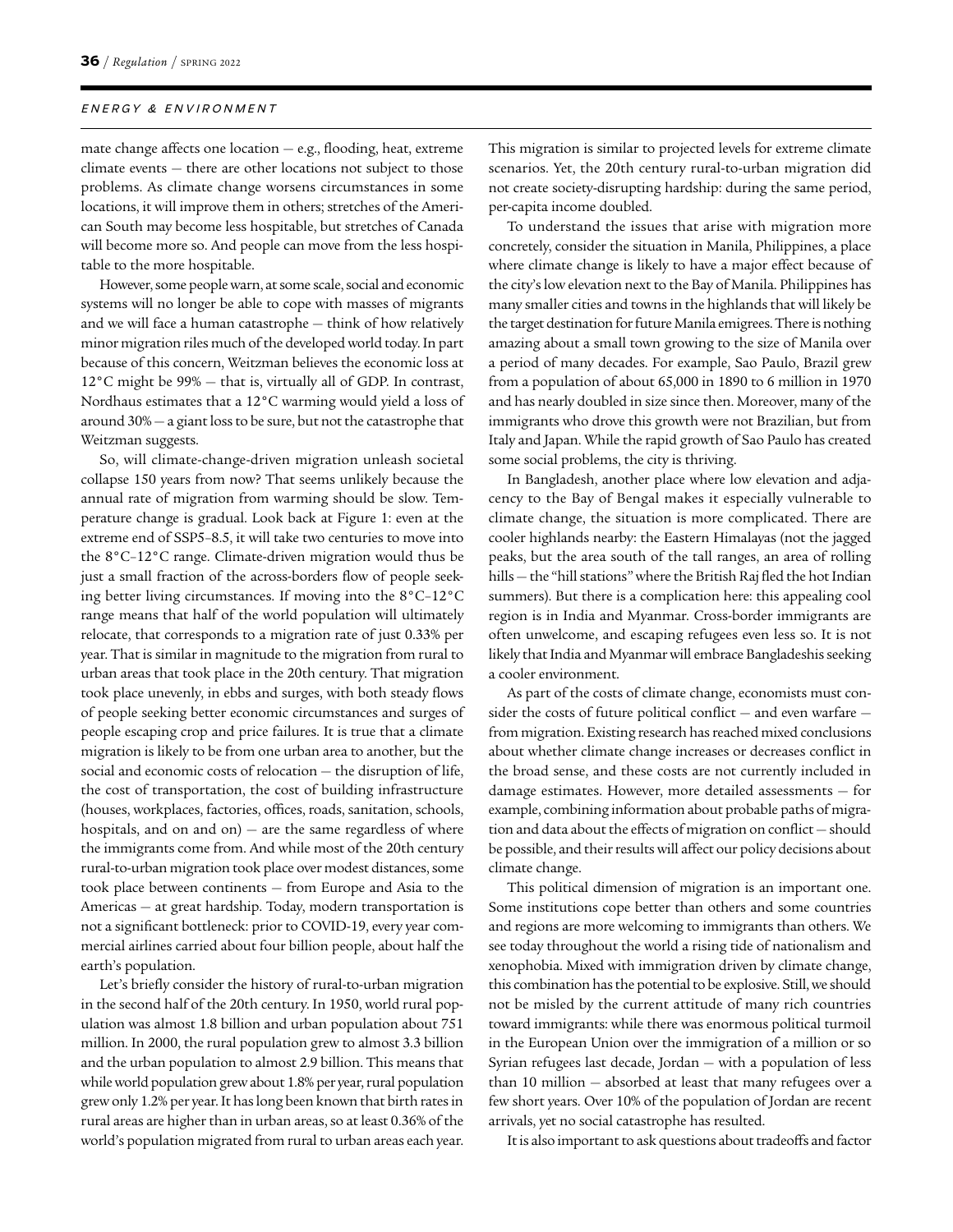them into our economic analysis. Will richer immigrants be more welcome than poorer ones? Will countries with growing incomes be more hospitable to immigrants than stagnant ones? Is effort better invested in mitigating climate change or in fighting xenophobia and promoting economic growth?

Fortunately, the possibility of 12°C warming and resulting huge damages is small. In particular, the estimates of economists have meaning because the scale of events expected from future global warming are not beyond the bounds of our experience. Even the most catastrophic climate events have human consequences well within the realm of what we know.

**Tipping** / A criticism of economic damage assessments is that they do not take account of the possibility of "tipping": that warming will trigger a series of irreversible negative events. Three types

### **Reducing an unknown but small chance of disaster by an unknown amount is a difficult guide to policy. Yet, concerns about tipping strengthen the case for action.**

of tipping events are often cited: runaway glacier melt, runaway greenhouse effect, and what is known as the "hothouse earth" hypothesis.

Economic models factor in these cataclysmic events only insofar as the IPCC climate models do so, and these IPCC models do not show much effect of tipping points. So, what is the science of tipping and how worried should we be about it?

Let's first consider runaway glacier melt in Antarctica and Greenland, resulting in a much faster rise in sea level than is anticipated in IPCC estimates. The most recent IPCC assessment discusses this type of tipping and considers it more likely than earlier assessments, though the probability is still small. As a result, future economic assessments will factor in this possibility. However, it is likely the new estimates will show only a moderate increase in damages, and that increase will still be dwarfed by the beneficial effects of economic growth.

A runaway greenhouse effect would result from a vicious cycle. Warming releases greenhouse gases that have been trapped in the earth, which in turn produce more warming that results in more gas release. The earth's atmosphere could reach a carbon dioxide concentration similar to Venus, at 95%, and the temperature would rise into the hundreds of degrees. This would certainly put an end to human life and probably all life on earth.

The runaway greenhouse idea has been studied by astrobiologists who have posed roughly the following question: If we were to burn all the coal on earth, would that be enough to trigger a runaway greenhouse? As the earth is quite different from Venus not least in that we receive a lot less solar radiation — these experts believe this probably can't happen here, but they aren't sure. Fortunately, there is agreement that no level of carbon that we are likely to emit is nearly enough to trigger a runaway greenhouse.

The hothouse earth hypothesis is based on the theory that, in the past, the earth's climate was unstable, switching between hotter and cooler periods. The fear is this could happen again in the future, making carbon increases self-sustaining. But, unlike a runaway greenhouse, there are also countervailing forces, so that while the temperature would increase, it would do so only to a limited extent. The question is, how quickly would the temperature increase and to what extent? A 2018 *PNAS* article by Steffen et al. offers some detailed estimates. The period over which this

> change might take place is unclear. Historically, these transitions took thousands of years, but the triggering rate of climate change was much less then, so perhaps such a climate-change-driven transition would be much faster and fall within the 100-to-200-year period we are assessing. The Steffen article indicates that tipping into the hothouse earth scenario would lead to a temperature increase over pre-industrial levels of about 4.5°C. This is well within the range for which we have dam-

age estimates, and these estimates on the high end are less than 15%. Again, that would be a Great Depression–level economic loss that we should want to mitigate, but it is one that would be dwarfed by the overall economic growth.

What do these grim scenarios mean for economic damage assessments? Increasingly, the assessments are accounting for some probability of a catastrophe. The problem is that reducing an unknown but small chance of disaster by an unknown amount is a difficult guide to policy. Nevertheless, concerns about tipping strengthen the case for sensible action to mitigate warming.

#### THE RISK OF CLIMATE CHANGE AND THE REASON TO MITIGATE

It should now be clear that there is a great deal of risk involved with climate change. As Figure 4 indicates, our best estimate of the damages from 3.5°C of warming is a loss of anywhere from 0% to 12% of per-capital GDP. From Figure 1's SSP2–4.5, the temperature increase in 2200 is likely to be 2.5°C–4°C.

There are, of course, considerable uncertainties in these estimates. The uncertainty allows for two kinds of policy mistakes: we could overestimate the loss (say, we could expect 4°C of warming, resulting in a 12% output loss, when there is only 2.5°C warming and 0% loss) or underestimate it (vice-versa). Doing the former would lead us to costly mitigation policies that would ultimately prove unneeded, while the latter could lead us to do nothing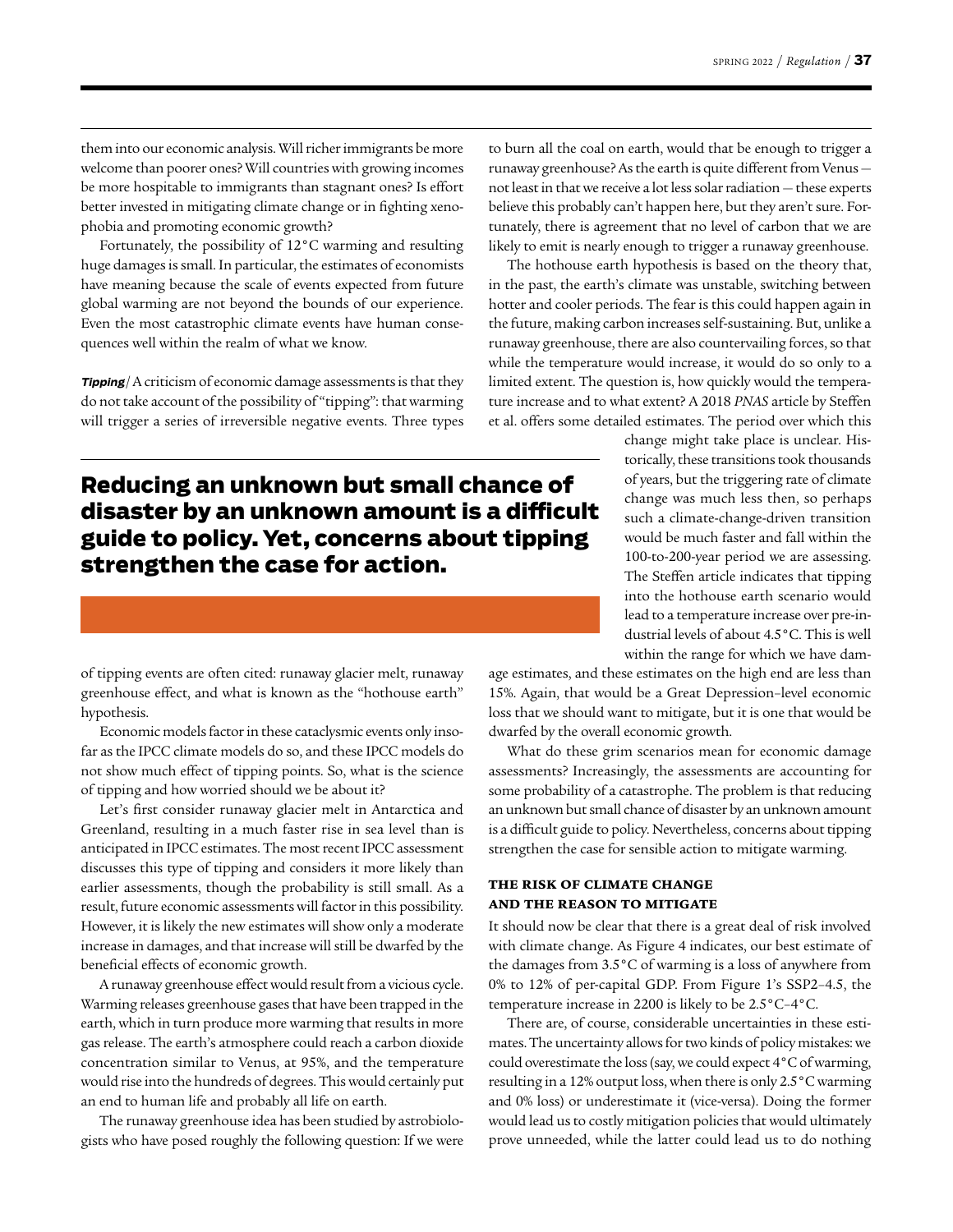when, in fact, we should have taken steps to combat climate change.

Economists John Hassler et al. provide a careful analysis of these mistakes in a 2018 *Annual Review of Economics* article. The authors assume that, to mitigate climate change, humanity adopts a "Pigouvian tax" on the use of carbon — a tax intended to inflict an additional cost on the consumer that equals the estimated cost of the negative externalities from climate change. (See "The Pigou Problem," Summer 2008.) In Figure 5, the curves depict the loss that would occur if one or the other of the two mistakes is made. The horizontal axis is time, running from 2010 to 2200. The vertical axis is consumption loss, which is roughly the same thing as damages, but computed from a dynamic emissions model.

One curve shows what happens if humanity assumes the worst and adopts a high carbon tax, but in fact there was little danger from warming and no loss of per-capita GDP. In that case, we'll have wasted resources combating what ends up not being a problem. Fortunately, the cost of this is low. The other curve shows what happens if humanity assumes it does not need to mitigate climate change and things turn out for the worst. The curve rises quickly and neither our children nor grandchildren will thank us for that. The choice is pretty clear: it isn't costly to prepare for the worst, so we should do that. If we don't, we may get lucky and things turn out for the best, but then again — whatever you think of the IPCC and climate science — unless you are totally gaga, you have to believe there is a chance they are right.

The best estimates of economists, accounting for the risks and uncertainty involved, do not indicate that we should do nothing. Nor should we engage in a crash course of cutting carbon emissions to zero in the next 20 years, because that would be horribly

#### **FIGURE 5**

The Cost of Being Wrong

Projected consumption losses from erroneous carbon taxes.



SOURCE: "The Consequences of Uncertainty: Climate Sensitivity and Economic Sensitivity to the Climate," by John Hassler,<br>Per Krusell, and Conny Olovsson. *Annual Review of Economics* 10: 189–205 (2018).

costly for economic growth. Instead, we should follow a middle course, one that allows for much economic growth because it is very important.

#### THE REALITY OF NON-ETERNAL GROWTH

Economics is not about money, nor is economic growth. Economic growth is about people and their having greater access to resources. In rich nations, increased income may mean a second bathroom, a nicer car, a better college for the kids, the opportunity to eat out more often or at a better restaurant, and better security against job loss, poor health, old age, or divorce. Those may seem frivolous to some people, but most residents of developed countries would disagree. In poor countries, increased income means having an indoor toilet, a mosquito net, clean water, access to vaccines and decent medical care, a living place secure against weather, air conditioning, a car, and a chance to make a living by doing something other than back-breaking labor under the hot sun. Those things are not frivolous at all.

Wealth enables one to cope better with changes in the environment, whether from climate change or something else. For example, bad weather causes people to die, but less so for richer people who have heating, cooling, stronger and better protected buildings, and who can remain indoors when the weather is bad. Climate change makes malaria more dangerous, but less so for richer people who have medicines and mosquito nets. Richer countries have the resources to build early-warning systems, shelters, and dykes to protect against cyclones and flooding.

Economic growth leads to global warming. Greater access to economic resources requires energy  $-$  lots of it  $-$  and the cheaper that energy is, the more a poor country can grow. China

> exemplifies how this works. In the last 25 years, per-capita income in China increased five-fold. A country that had per-capita income in 1998 similar to Bangladesh now has per-capita income similar to the European Union nation of Bulgaria.

> Over that same quarter-century, China's energy consumption has roughly tripled. That energy is very dirty: the country generates about five times as much carbon per unit of income as the United States. The reason for these emissions is that 60% of China's power comes from coal, the worst fuel for carbon emissions. China grew by increasing its energy consumption and it did that by building many cheap but dirty coal-fired power plants.

> This is the dilemma of climate change. China — with its power plants, air-conditioned cities, huge dams, subways, high-speed trains, modern highways, air-conditioned cars, and massive construction capability — is vastly better able to tolerate climate change than Bangladesh. Yet, those capabilities — and the Chinese people's considerable improvement in living standards — result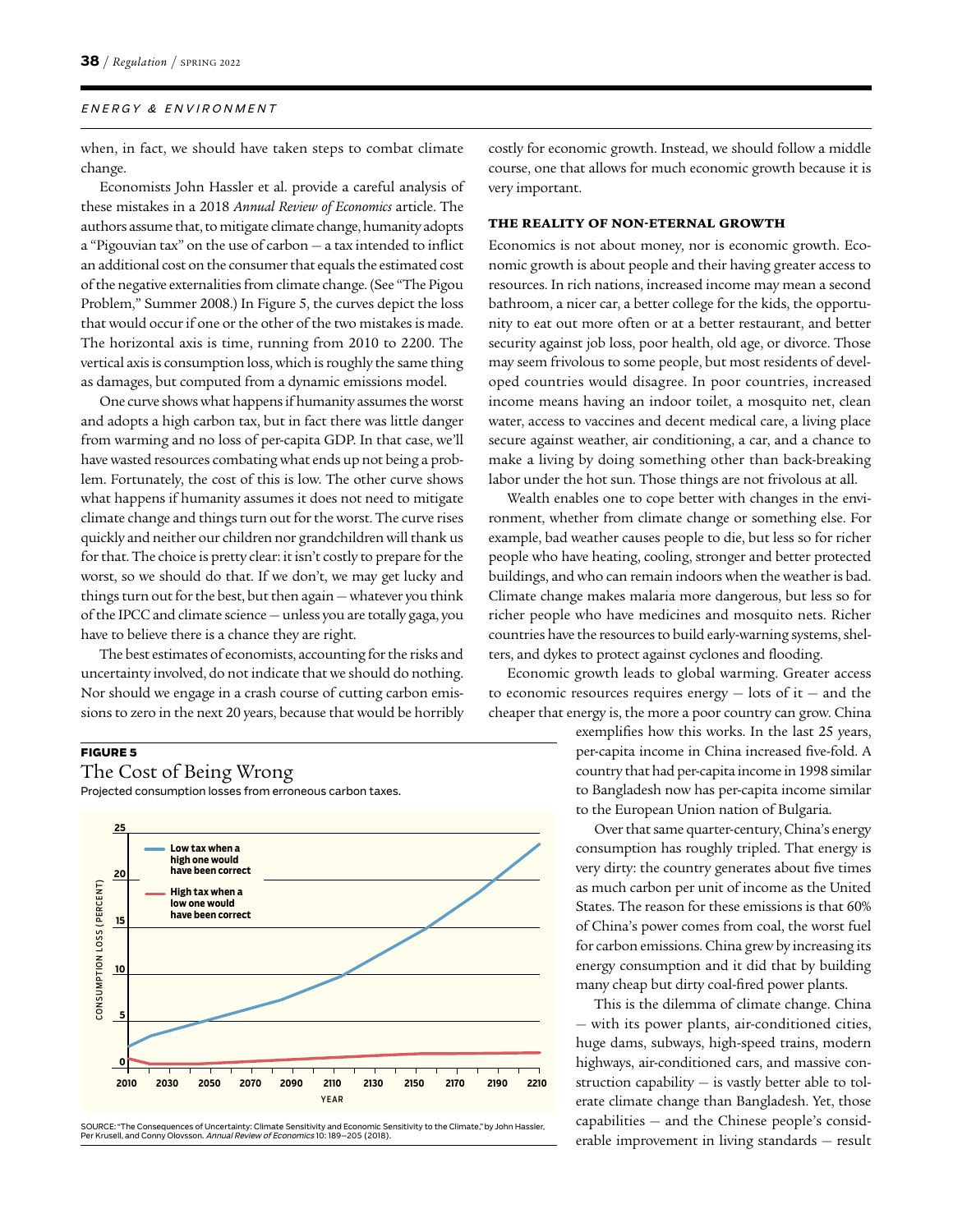from the energy use that yields global warming. So, is it better for a developing country to tolerate increased warming and become rich through carbon-fueled energy, or remain poor in an effort to fight global warming (perhaps while China and others push ahead with coal-fired power)? Consider this question from the perspective of people living in the developing world: why should the developed world — which got rich from carbon fuel — try to impede the developing world?

**Property rights** / In the developed world, some environmental activists and political leaders are so concerned about climate change that they are willing to sacrifice considerable future economic growth to combat it. These drastic measures seem unnecessary. In the last decade, several advanced economies have reached "peak carbon" and, in the pursuit of efficiency, found ways to reduce carbon emissions per unit of economic output. This has resulted in these countries continuing to have strong economic growth while reducing total emissions, and this trend should continue and spread to other developed countries. (See "Is a Green New Deal Even Necessary?" Winter 2021–2022.)

Unfortunately, this virtuous trend is unlikely to reach the world's poorer countries anytime soon. These countries have the most to gain from economic growth *and* the most to lose from global warming. Many of them are in particularly vulnerable areas  $-$  e.g., they are vulnerable to rising sea levels or are in already hot regions that will grow hotter — and their low incomes provide them few resources to contend with a warming planet. These countries will need large amounts of energy to boost their resources, and that almost certainly means they will need to consume large amounts of fossil fuel. If these poor countries grow as China did, by greatly increasing their carbon emissions, rich countries that want to mitigate climate change will face a dilemma: do they try to induce the developing world to cut emissions by using incentives, or by coercion? A recent controversy between the president of Brazil, Jair Bolsonaro, and the president of France, Emmanuel Macron, exemplifies this issue.

In the summer of 2019, several large fires broke out in the Amazon rainforest. The rainforest's plant life serves as a giant carbon sink, removing carbon from the air and serving as a globally valuable natural resource. But the rainforest is threatened by slash-and-burn deforestation for logging and farming. Not only does slash-and-burn reduce the carbon sink, but the clearing adds to emissions. It also sparks forest fires and is believed to have caused the 2019 blazes.

Since 2008, Norway — following the incentive strategy — had made payments to Brazil's Amazon Fund to protect the rainforests, with total transfers of over \$1 billion. But when Bolsonaro entered office in 2019, he de facto shut down the Fund's governance, and slash-and-burn activities increased. Understandably, Norway ended its payments.

Macron has argued for the coercion strategy. He threatened to veto a trade agreement between France and Brazil (and several other nations) if the fires weren't stopped. His position is understandable given the results of Norway's more cooperative strategy. But is it ethical to threaten poor countries (Brazil's per-capita GDP is one-fourth France's) with economic sanctions if they do not stop damaging the environment in their pursuit of better economic conditions? And, keep in mind, the developed countries that make these threats obtained their wealth in part through immense fossil fuel use.

Moreover, would such threats ultimately be effective? France is an important trading partner, but it is hardly the only potential one. China does not seem concerned about Brazil's deforestation and could simply replace France as a trading partner.

#### A POLICY FOR GROWTH AND WARMING MITIGATION

As disappointing as Norway's experience with Brazil was, offerings incentives to developing nations is likely the best strategy to reduce global emissions, both practically and ethically. Consider, again, Bangladesh. The United States could simply pay Bangladesh to use cleaner energy technologies. For example, we could establish a kind of negative carbon tax: if Bangladesh installs a more environmentally friendly power plant (e.g., highly efficient gas-fired cogeneration, or wind or solar power) that will produce some number of kilowatt-hours over its lifetime, we could compute how much carbon would have been produced by an equivalent coal plant and subsidize the cleaner plant by what would have been carbon tax on the fossil fuel the other plant would have used. Such use of Americans' tax money likely would be much more effective at combating climate change than, say, the purchase of electric buses.

In short, the best policy to tackle climate change is to "pick the low-hanging fruit" — to look for low-cost policies that have a relatively large effect on reducing emissions. And the biggest low-hanging fruit is emissions from the burning of coal. There is a lot of coal around the world, and it is cheap to extract and burn. That is why coal-fired power plants have fueled China's growth. The thing is, coal ultimately is not that much cheaper than greener alternatives like more-efficient gas cogeneration or — in the not-too-distant future — widespread solar and wind generation, both of whose prices continue to fall. A modest carbon tax would make coal uncompetitive with its cleaner competitors. Since the tax is modest, even if we overestimate the effects of global warming, the cost of that error would be low. And if we hold global coal use to its current level, that will do a lot of good if it turns out that we have underestimated the effects of warming.

Consider Figure 6. Here, the horizontal axis, again, is time. The vertical axis is the level of coal use with "3" being the current level. The solid lines show what happens if we do nothing (no carbon tax): coal use will grow to almost 100 times the current level in 200 years. If we have underestimated climate change, this growth in coal consumption will do a great deal of damage.

The dashed lines indicate what happens if we implement a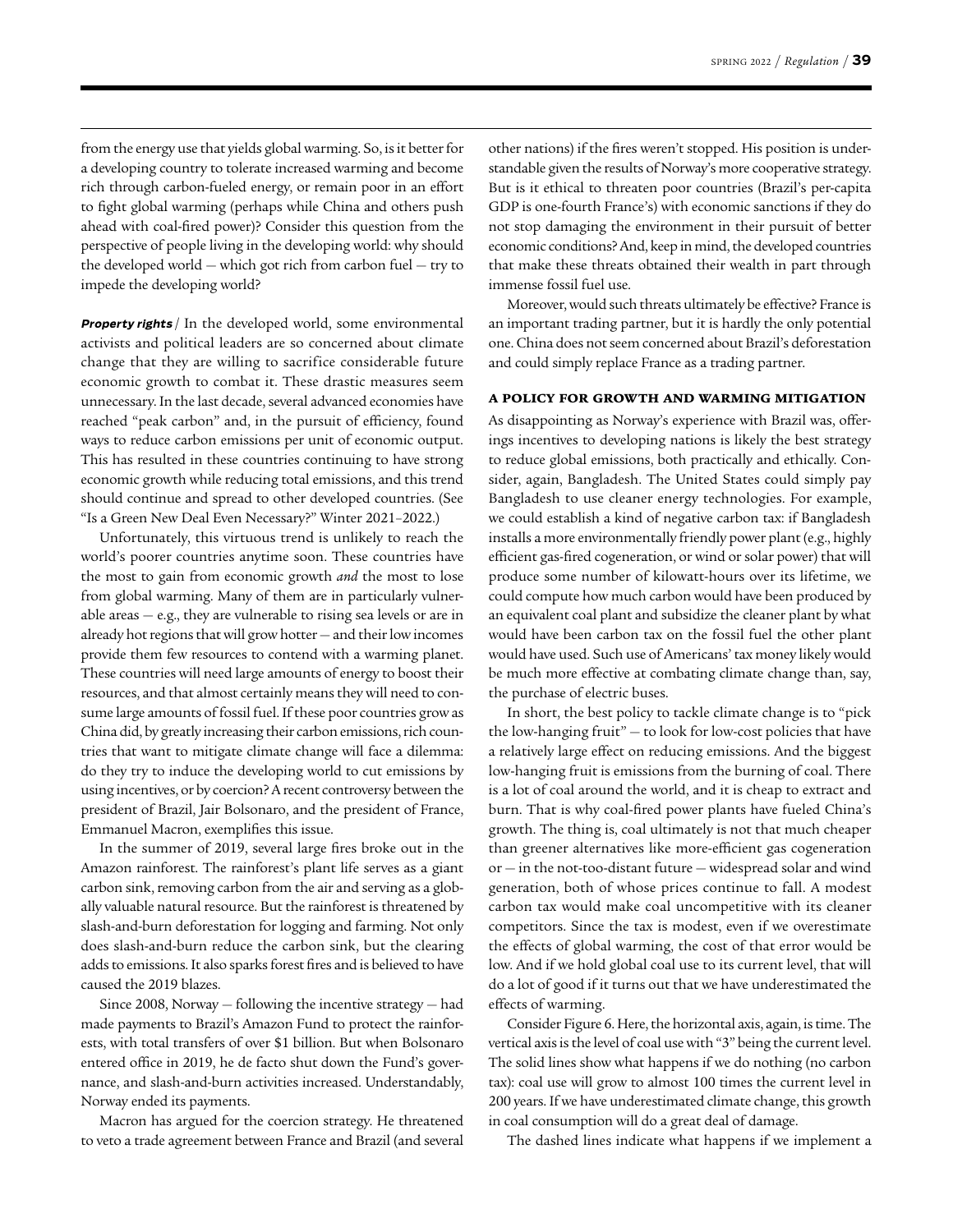#### **Figure 6**

#### Coal Consumption Scenarios

Projected annual coal use under different economic sensitivity and carbon tax assumptions.



Pigouvian carbon tax under different scenarios. One dashed line represents the case where we have overestimated the effects of warming and the resulting damage is small. In this case, the line is quite close to what we envisioned if the tax had worked perfectly. The other dashed line represents our underestimating the effects of climate change, and the Pigouvian tax helps to mitigate those costly effects.

In short, humanity simply needs to get rid of aging and inefficient coal-fired plants and stop building new ones. We can accomplish this with a moderate carbon tax that will not do great harm to growth or prosperity. And if we fail to take this relatively low-cost step and climate change proves worse than we expect, we will indeed have made a mess for our children, grandchildren, and generations to come.

#### **CONCLUSION**

From my reading of the expert literature, accepting the best estimates of scientists and analyzing critically — and accepting — the best estimates of economists, it would be foolish to engage in extreme measures to combat climate change. It would also be foolish not to pick the low-hanging fruit and adopt reasonable policies that would protect us from the risk that our estimates turn out to be optimistic. The best of those policies would be a carbon tax to discourage the building and continued operation of coal-fired power plants, and instead promote the use of cleaner forms of generation.

It is also important in mitigating climate change not to squander resources. There is a great deal of insularity in current climate policy: most countries focus on their own carbon emissions rather than world emissions. It may seem a problem only for the Swedes that they chose to set an excessively high carbon tax and phased out much of their carbon-based generation, which contributed little to global warming, or that countries like the United States use their climate-change spending to replace diesel buses with electric ones. But the problem is much bigger because the climate is a global commons: those resources could have been used to much greater effect by subsidizing greener energy in developing countries.

Another point worth noting: Though our analysis indicates that global warming does not pose an *existential* threat to civilization, that does not mean we should do nothing about it. We march and vote and adopt public policies to combat many problems that aren't existential threats. Climate change is a greater problem than most. There is every reason not to subsidize meat and fossil fuel production, every reason not to burn down forests and not to burn coal, every reason to investigate technologies that will mitigate climate change, and

every reason to introduce a moderate global carbon tax in rich countries and an anti-carbon subsidy for poor ones. We should not lose sight of other problems in our effort to mitigate climate change, but we should also not lose sight of climate change in the press of solving other problems. *R*

#### *READINGS*

- "An Adaptability Limit to Climate Change Due to Heat Stress," by Steven C. Sherwood and Matthew Huber. *Proceedings of the National Academy of Sciences* 107(21): 9552–9555 (2010).
- "Climate Policy," by John Hassler, Per Krusell, and Jonas Nycander. *Economic Policy* 31(87): 503–558 (2016).
- "GHG Targets as Insurance Against Catastrophic Climate Damages," by Martin L. Weitzman. *Journal of Public Economic Theory* 14(2): 221–244 (2012).
- "Mortality, Temperature and Public Health Provision: Evidence from Mexico," by François Cohen and Antoine Dechezleprêtre. LSE Grantham Institute, 2019.
- "Trajectories of the Earth System in the Anthropocene," by Will Steffen, Johan Rockström, Katherine Richardson, et al. *Proceedings of the National Academy of Sciences* 115(33): 8252–8259 (2018).
- "The Consequences of Uncertainty: Climate Sensitivity and Economic Sensitivity to the Climate," by John Hassler, Per Krusell, and Conny Olovsson. *Annual Review of Economics* 10: 189–205 (2018).
- "The Economic Impacts of Climate Change," by Richard S.J. Tol. *Journal of Economic Perspectives* 23(2): 29–51 (2009).
- *The Stern Review on the Economics of Climate Change*, by Nicholas Stern. Cambridge University Press, 2007.
- *Warming the World: Economic Models of Global Warming*, by William D. Nordhaus and Joseph Boyer. MIT Press, 2000.